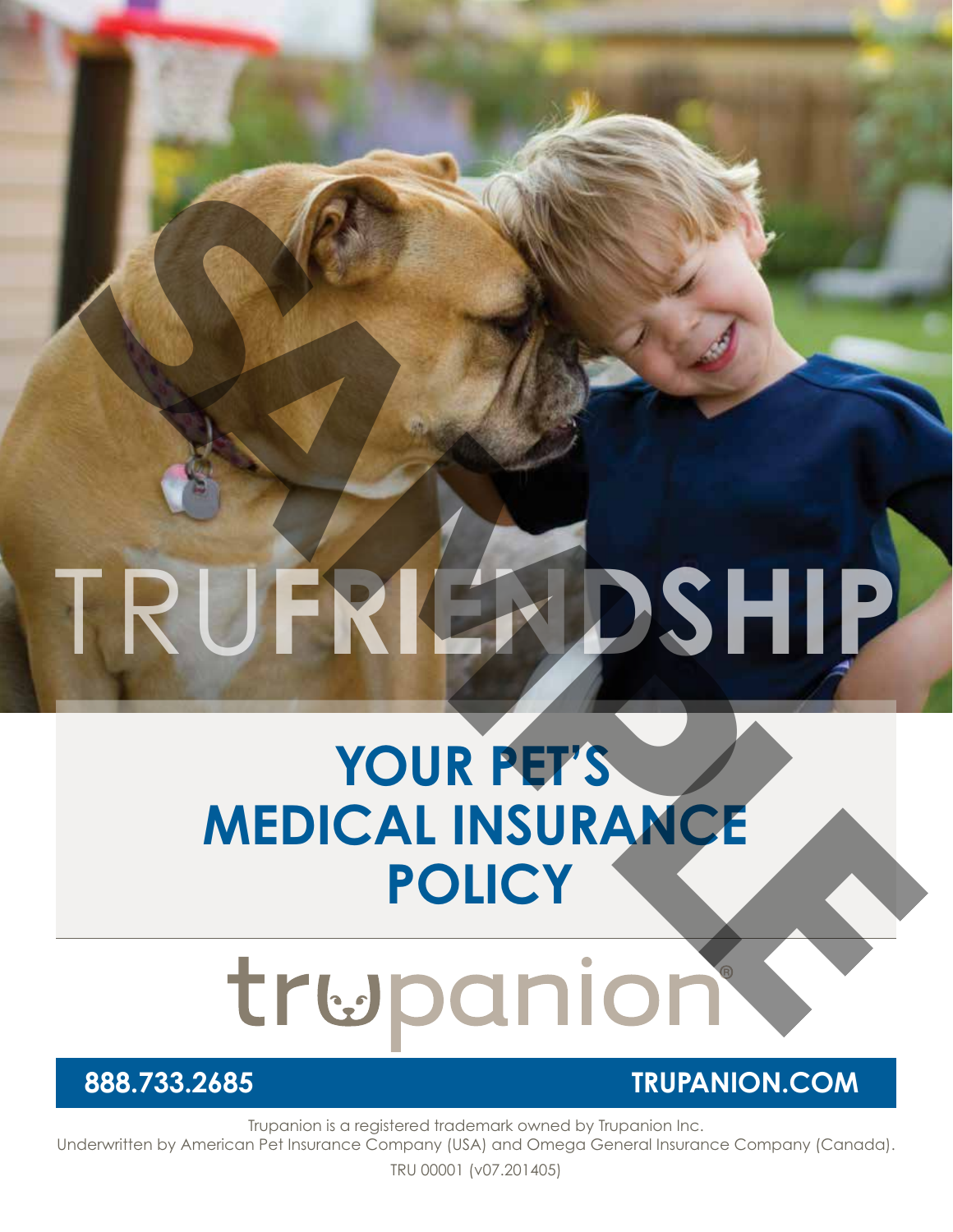# **WELCOME TO THE TRUPANION FAMILY!**



We are pleased that you have chosen our insurance for your much loved pet. We think you will be happy with the insurance coverage, how quickly we respond to you, and the pet-loving attitude of all us here from our customer care team, to our claims handlers, to our Leadership team.

Our mission is to help the pets that we all love have the best veterinary care possible. We don't want you to have to think about the cost of treatment should the worst

happen, or for you to worry about the details of what's covered. When you need us, we'll do our best to be there.

You will find all the information you need relating to your policy in this document. I recommend you take some time to familiarize yourself with the details of the coverage.

Thank you for choosing Trupanion.

Darryl Rawlings Founder and CEO

*Our founder and CEO, Darryl Rawlings, conducting one of his regular one-on-one's with Walter – a deaf Great Dane and one of over 100 dogs and cats that come to work at Trupanion, reminding us of the importance of what we do each and every day.*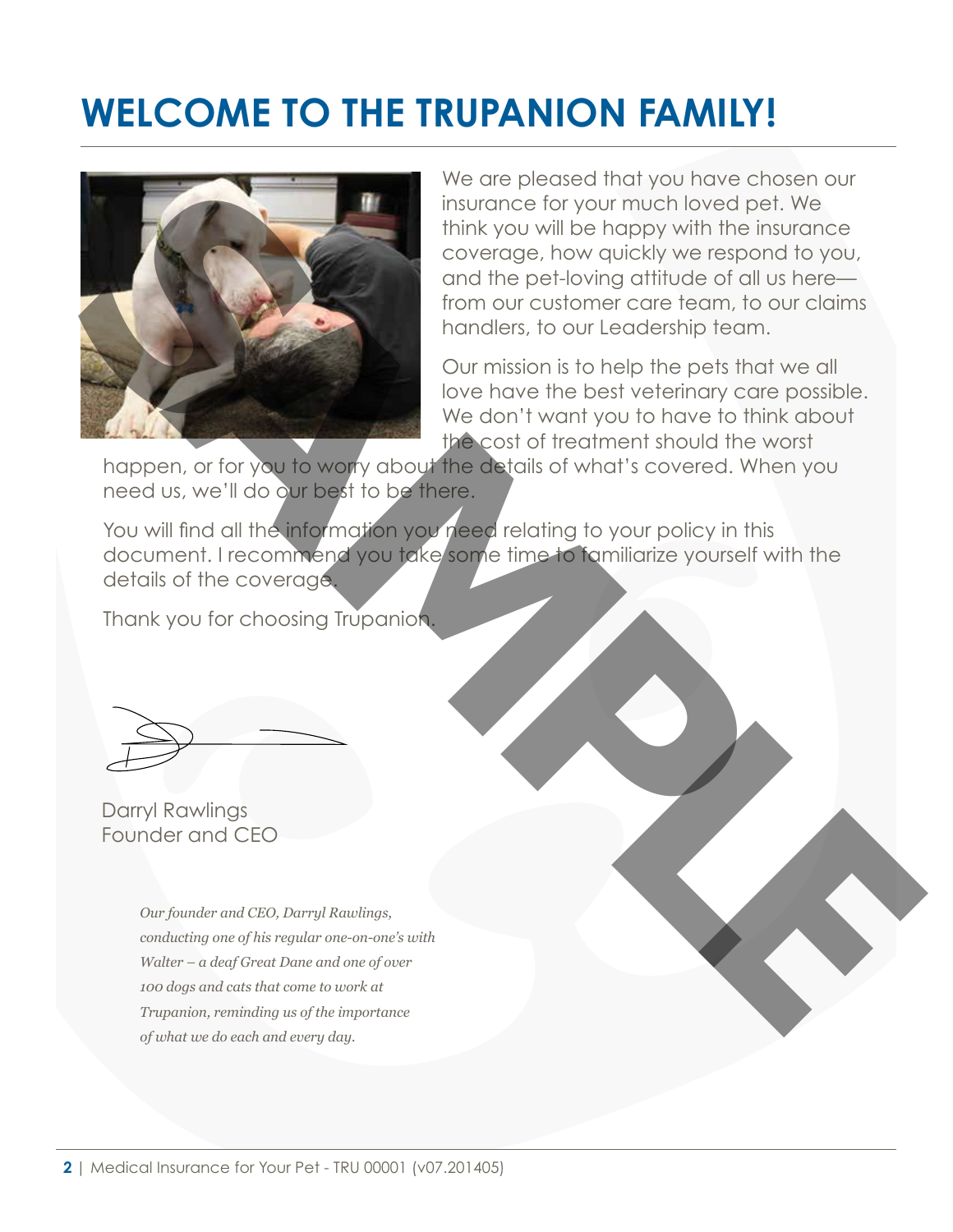

## **YOUR POLICY EXPLAINED**

This pet health insurance policy was created with you in mind. We want to make sure you have the details about what is included in your policy.

Over the following pages you will find information relating to:

- 1. YOUR INSURANCE AGREEMENT
	- 2. THE POLICY BENEFITS IN DETAIL
		- Insured pet
		- Recovery and Complementary Care Rider
		- Pet Owner Assistance Package
- 3. GENERAL CONDITIONS OF COVERAGE
- 4. THINGS YOU MUST DO
- 5. OUR CLAIMS PROCESS what happens if you need to make a claim
- 6. ELIGIBLE CLAIMS what you pay
- 7. DENTAL COVERAGE
- 8. PRESCRIPTION DIETS, HERBAL THERAPY AND SUPPLEMENTS
- 9. WHAT WE DO NOT COVER
- 10. DEFINITIONS
- 11. NOTICE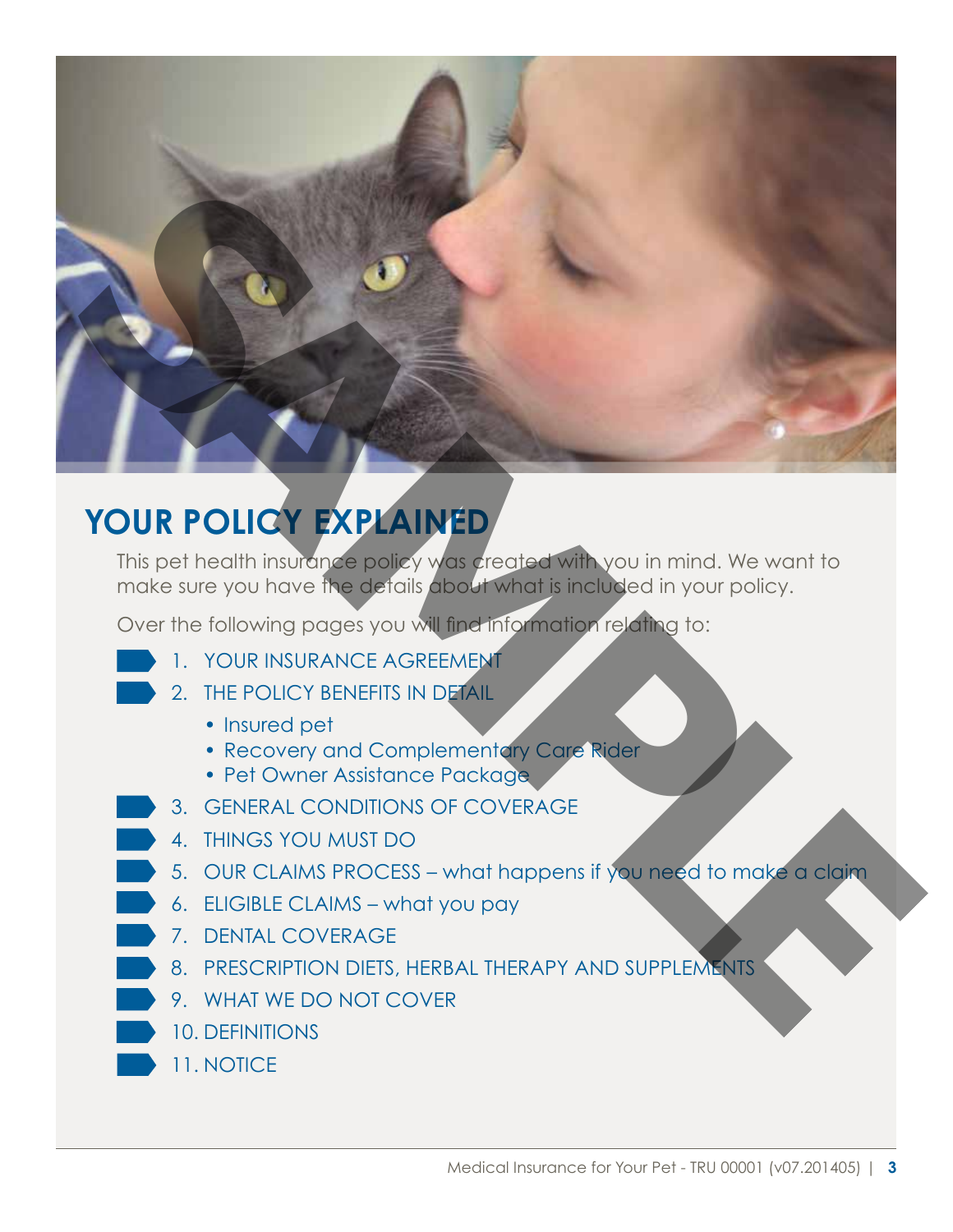# **YOUR INSURANCE AGREEMENT**

## SECTION:

*As our first step in outlining the details of our policy, we want you to understand why your premium may change, what happens when you change your deductible, or what happens when you add/remove one of our optional riders. For an explanation of the deductible, please see Section 10, of this policy.* SECTION:<br>
Me provide the insvariage described in this policy in return for<br>
a strong the details of<br>
the fine strong point of your monitor set of the term<br>
in the pressure of the strong point of the strong term<br>
the pressu

We provide the insurance described in this policy in return for the timely payment of your monthly premium as set forth in section 3.A., and subject to the terms and conditions set forth in this policy.

- A. WE COVER: The actual cost you incur for the veterinary treatment of your pet for unexpected illnesses or injuries with no claim payment limits.
	- CHANGES TO YOUR PREMIUM:
		- i. What will **NOT** cause a change in your monthly premium:
		- 1. Your premium will not change due to your pet's aging.
		- 2. Your premium will not change based on your pet's individual claims experience.
	- ii. What **MAY** cause a change in your monthly premium:
		- Your premium will change if you increase or decrease your deductible.
		- Your premium will change if you add or delete the optional coverage riders described in section 2.B.
		- 3. Your premium may change when your address changes.
		- 4. We may adjust your premium each year on your pet's enrollment anniversary date.
			- a. This adjustment will be based on the changes in the overall cost of veterinary care.
			- b. This annual adjustment will never exceed 20% in any given year.
			- c. If we adjust your premium, we will notify you in writing by regular mail or by email (to the last address known to us) at least 30 days before your change is to take effect.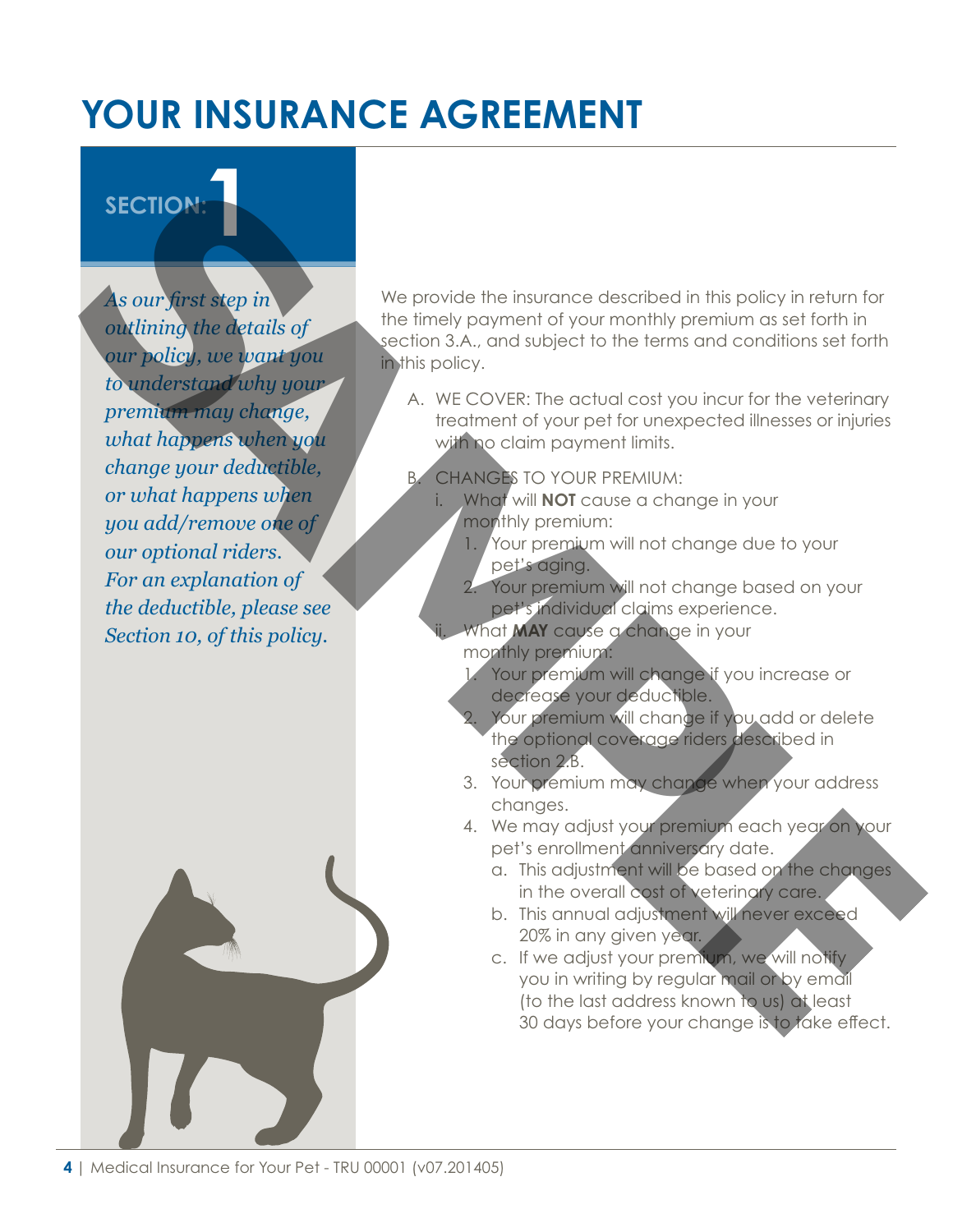## **SECTION 1 CONTINUED**

POLICYHOLDER-INITIATED CHANGES:

- Deductible:
	- 1. You may increase or decrease your deductible at any time after your pet's initial enrollment.
	- 2. Your new deductible amount will become effective 30 days after your next billing date for illnesses and 5 days after your next billing date for injuries.
- 3. Claims submitted after the deductible change for the treatment of illnesses or injuries that exist at the time of or before the effective date described above will be subject to the higher deductible amount. **SCRIPT AND AN ACCEPT AN ACCEPT AN ACCEPT AN ACCEPT AN ACCEPT AND ACCEPT AND ACCEPT AND ACCEPT AND ACCEPT AND ACCEPT AND ACCEPT AND ACCEPT AND ACCEPT AND ACCEPT AND ACCEPT AND ACCEPT AND ACCEPT AND ACCEPT AND ACCEPT AND AC** 
	- ii. Addition and Removal of Riders:
		- 1. You may add or remove the optional Riders at any time after your initial enrollment.
		- 2. The additional coverage will become effective 30 days after your next billing date for illnesses and 5 days after your next billing date for injuries.
		- 3. We do not provide coverage for claims associated with the optional Riders that exist or occur at the time of or before the effective date described above.
		- 4. Optional coverage provided by a Rider will end once the Rider has been removed.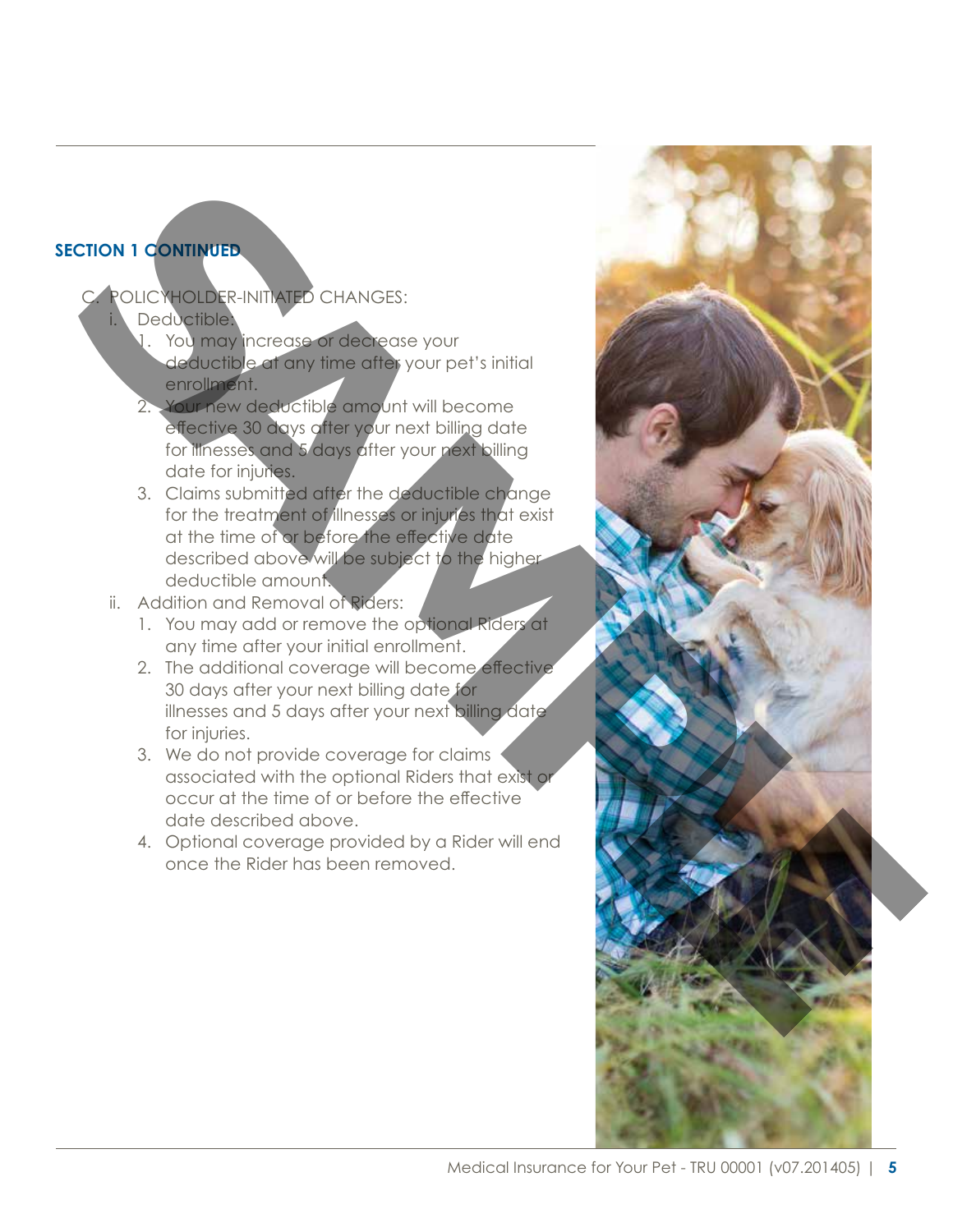# **POLICY BENEFITS IN DETAIL**

# SECTION:

*We want to help you provide your pet with as much medical care as necessary, so we created the Recovery and Complementary Care Rider that enables you to use some alternative care treatments. We also provide a Pet Owner Assistance Package that helps you cover some non-medical costs in certain unforeseen situations.* **SECTION:**<br>
We went to help you<br>
the protection of the state of the control of the most of the most of the most of the most of the most of the control of the most of the control of the most of the control of the control of



- A. INSURED PET: We insure the pet described on the Declarations Page for the actual cost of veterinary treatment for illnesses and injuries.
- B. OPTIONAL COVERAGE RIDERS: The following optional benefits are available, subject to an additional premium. You must choose and pay for these Riders for coverage to apply:
	- RECOVERY AND COMPLEMENTARY CARE RIDER:
		- Physical therapy (rehabilitative therapy);
	- 2. Acupuncture;
	- 3. Hydrotherapy;
	- 4. Chiropractic;
	- 5. Behavioral modification and therapy;
	- 6. Homeopathy;
	- 7. Naturopathy.
	- ii. PET OWNER ASSISTANCE PACKAGE:
		- 1. Liability coverage for third-party property damage;
		- 2. Advertising and reward;
		- 3. Boarding fees;
		- 4. Holiday vacation cancellation costs; and
		- 5. Cremation or burial fees.
	- iii. BREEDING RIDER: Illnesses and injuries relating to breeding, whelping, and queening.

All benefits are subject to the terms and conditions of this policy.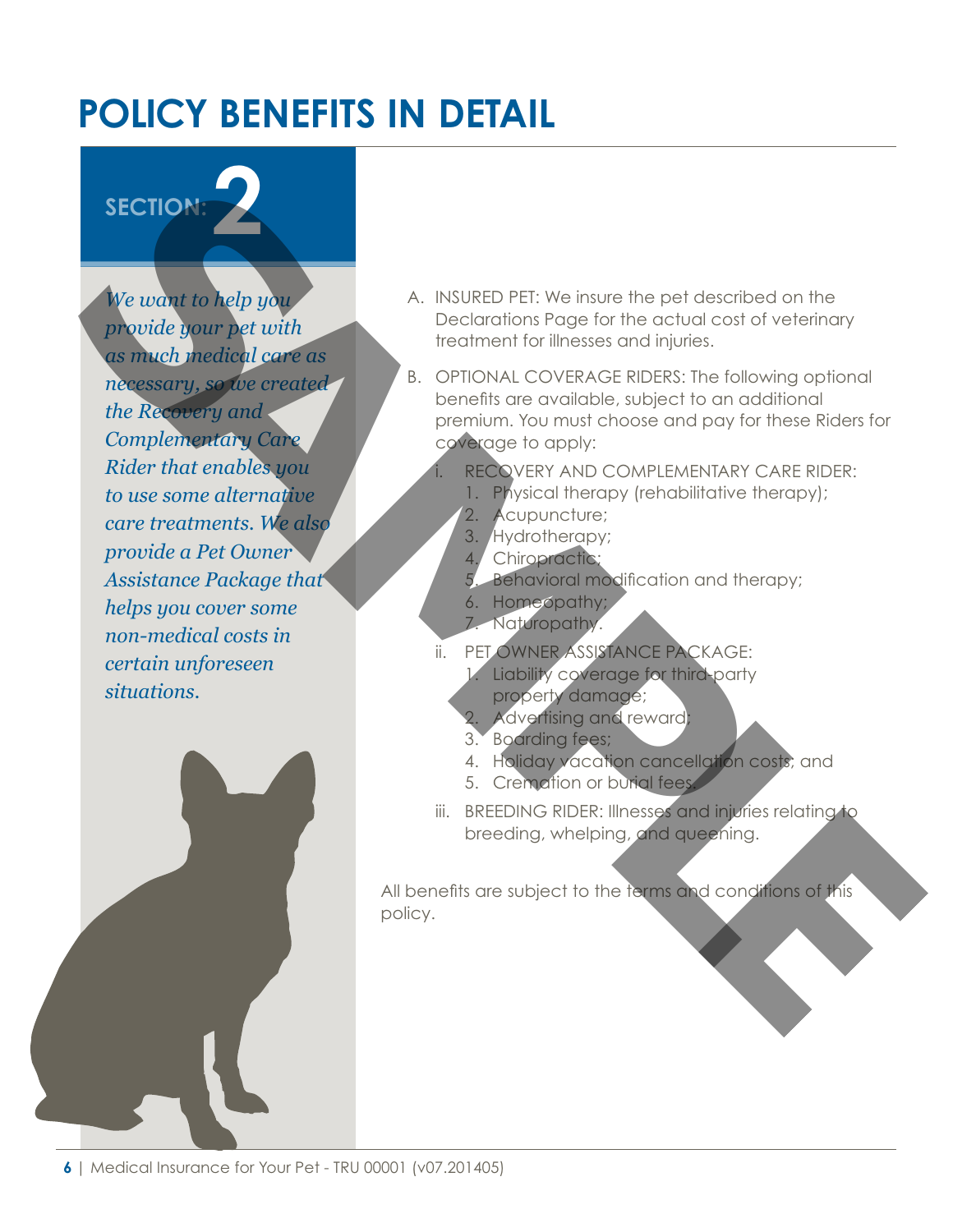# **GENERAL CONDITIONS OF COVERAGE**

Premiums are payable monthly. This policy is continued until cancelled, and will renew automatically each month as long as your premium payments are current. If premiums are unpaid, we may cancel this policy by sending a notice of cancellation to you at your last known address at least 20 days before the effective date of cancellation. **SECTION:**<br> **SECTION:**<br> **SECTION:**<br> **SECTION:**<br> **SECTION:**<br> **SECTION:**<br> **SECTION:**<br> **SECTION:**<br> **SECTION:**<br> **SECTION:**<br> **SECTION:**<br> **SECTION:**<br> **SECTION:**<br> **SECTION:**<br> **SECTION:**<br> **SECTION:**<br> **SECTION:**<br> **SECTION:**<br> **SECTI** 

- B. The successful payment of premiums constitutes your acceptance of all terms and conditions contained in this policy.
- C. All treatments must be endorsed and provided by a licensed veterinarian with the necessary training and experience, or staff under a veterinarian's direct supervision.
- D. Coverage for treatments may be provided under this policy only while the pet is in the United States of America, Puerto Rico, Canada, or any other region under US or Canadian government control, such as military installations/bases in foreign countries.
- E. No coverage will be provided for any treatment costs or losses incurred during any period of time in which your policy is not in force or your premium has not been received.
- F. This coverage is not transferable to other pets.
- G. You may cancel your policy by notifying us in writing via mail, fax, or email.
- H. If you cancel your policy for any reason within the first 30 days, and you have not submitted a claim within that period, you will receive 100% of your premium back.
- I. Insurance fraud unfairly increases premiums for all policyholders. If any policyholder provides us with false information, or makes a claim that involves false, misleading, and/or dishonest information, we may not pay the claim, we may void that policy, and we may be required by law to report it to governmental authorities.



*These General Conditions spell out the details of several important areas, including information about your premium and where you can take your pet to be treated.*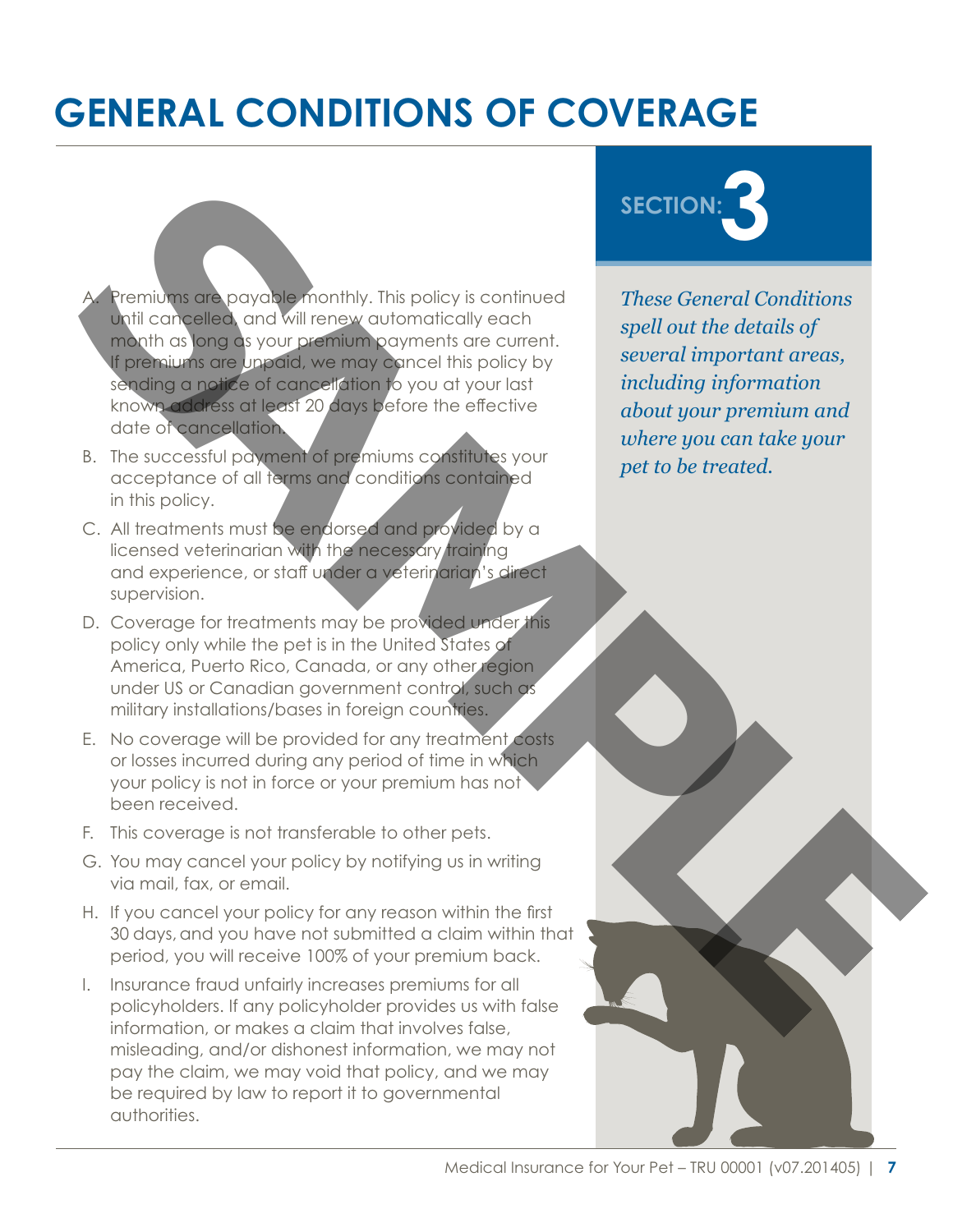## **SECTION 3 CONTINUED**

- J. You must be the owner and in possession of the insured pet. If a pet owner becomes unable to care for the insured pet, or transfers the ownership of the insured pet, or dies, we are happy to arrange for continued coverage if we are contacted within 30 days.
	- K. Illnesses or injuries to your pet arising from your repeated negligent and/or reckless activity may be excluded/by us if you have been notified in writing that claims arising from that activity will no longer be covered. If there is a repeated activity that is to be excluded from your policy, we will notify you in writing, by mail, or by email (to the last addresses made known to us), at least 30 days before the change is to take effect.
	- L. We will not make payments for claims for which you are entitled to indemnity under any other insurance, except for:
		- i. Any additional sum that is payable over and above such other insurance; or,
		- ii. Any contribution that we are obliged to make by law.
- M. You and Trupanion agree to resolve any claim or dispute arising from or relating to this policy exclusively and finally by binding arbitration. Any such arbitration will involve solely the parties to this policy and their corporate affiliates, as applicable, and will be conducted by a single arbitrator appointed by the American Arbitration Association or the International Dispute Resolution Procedures, as applicable, consistent with the Commercial Arbitration Rules of the American Arbitration Association or the International Dispute Resolution Procedures, as applicable, and as then in effect. Any arbitration proceedings will be held at a mutually agreeable location within your state or province, or other jurisdiction of residence, provided that you and/or Trupanion may also attend the arbitration via telephone, video teleconference, or other similar means. Any award rendered by the arbitrator will be final and binding on both you and Trupanion. **SECTION 3 CONTINUES**<br> **SECTION 3 CONTINUES**<br> **SECTION 2018 TO END TO THE CONTINUES**<br> **SECTION 2018 TO END TO THE CONTINUES** THE CONTINUES TOWER THE CONTINUES TO THE CONTINUES TO THE CONTINUES TO THE CONTINUES TO THE CONTI
	- N. Severability: When this policy's provisions are in conflict with the applicable laws, rules, and/or regulations of the state or province in which this policy is issued, the provisions will be reformed and construed so that it will be valid, legal, and enforceable to the maximum extent permitted by such applicable laws, rules, and/or regulations.
	- O. Entire contract: This policy, the declaration page, and any attached riders or endorsement(s) contain all the agreements between you and us and supersede any prior agreements or understandings between us.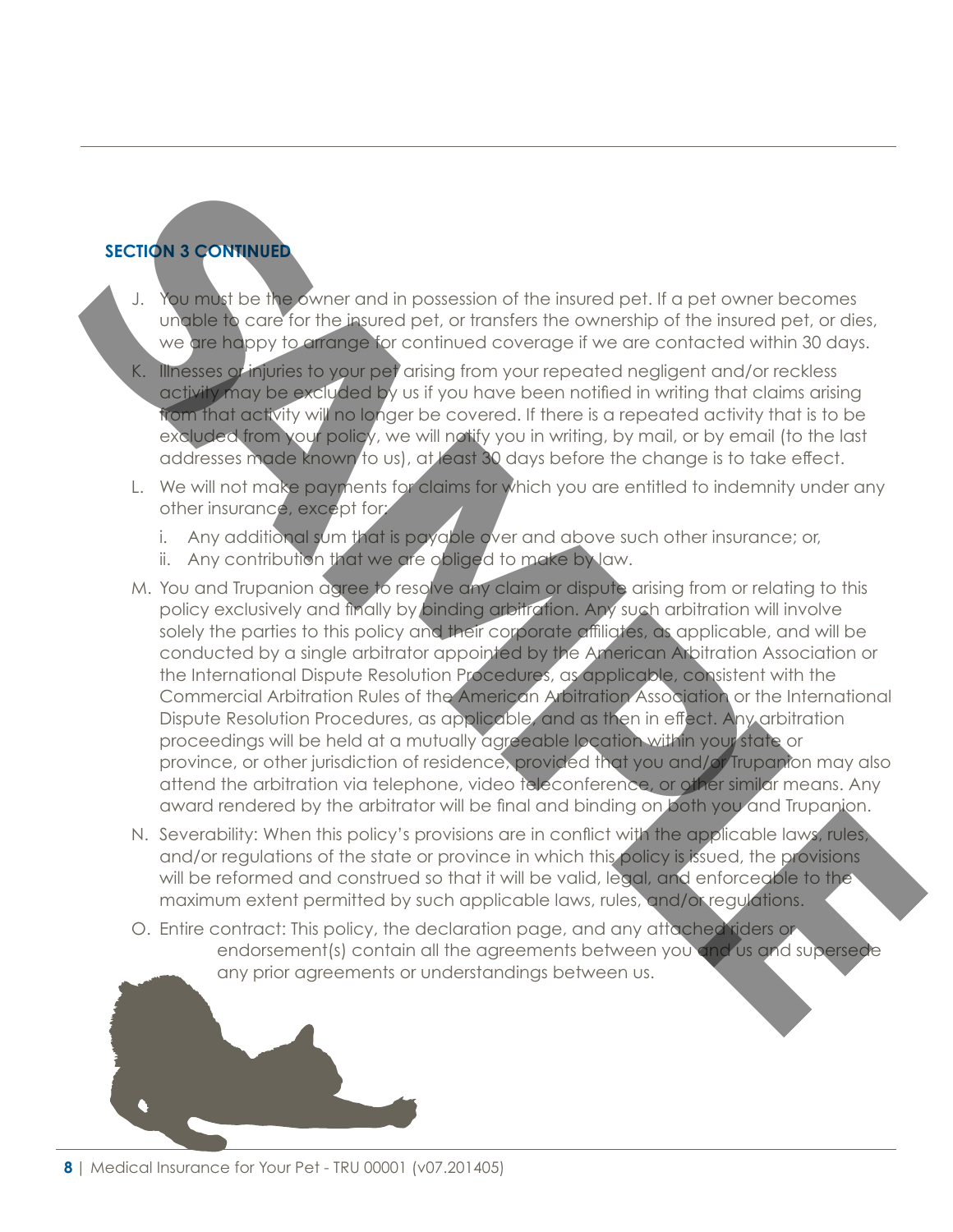# **THINGS YOU MUST DO**

You must act prudently in the care and protection of your pet. You must protect your pet from aggravation and/or recurrence of any injury and/or illness after its initial occurrence and provide proper maintenance/ preventive care.

- B. You must keep your pet vaccinated against the following:
	- i. Dogs: Distemper, hepatitis, parainfluenza, parvovirus, rabies, and any other condition for which vaccination has been recommended by your veterinarian.
	- ii. Cats: Panleukopenia, rhinotracheitis, calici virus, rabies, and any other condition for which vaccination has been recommended by your veterinarian.
- C. We will not pay claims for illnesses resulting from failure to comply with the vaccination guidelines described above, or other illnesses that are preventable by vaccines, unless your veterinarian advised against the vaccination for medical reasons.
- D. You must administer appropriate prophylactic medication as recommended by your veterinarian to protect against illness, including but not limited to internal and external parasites. We will not pay claims for illnesses or injuries that result from your failure to comply with this requirement. **SECTION:**<br> **SECTION:**<br> **SAMPLER**<br> **SAMPLER**<br> **SAMPLE INTERNATIONAL CONTENT (THE SAMPLE CONTENT) AND THE CONTENT (THE SAMPLE CONTENT) AND CONTENT (THE SAMPLE CONTENT) AND THE CONTENT (THE SAMPLE CONTENT) AND CONTENT (THE S**



*We care about and promote responsible pet ownership, and require you to do and pay for the things in this section.*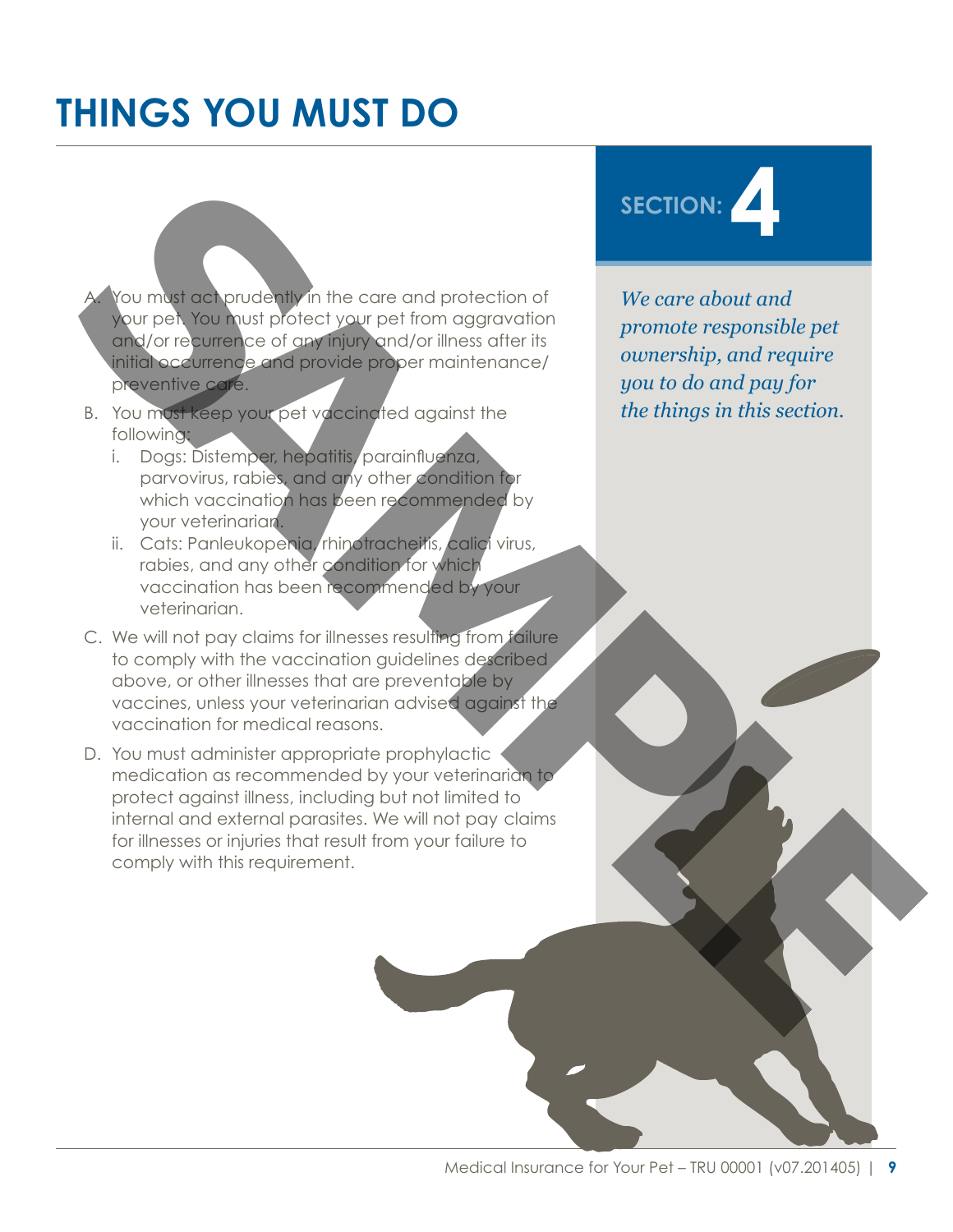# **OUR CLAIM PROCESS**

## SECTION:

*We have built our claims process to be as straightforward as possible. Once you fill in your claim form and the veterinarian completes the information required; it is very quickly processed by one of our claims assessors. We have a highly skilled claims team, many of whom are trained veterinarian technicians or licensed veterinarians, who will do their best to support your claim.*

- A. You must submit a fully completed claim form and supporting invoice(s) within 90 days of the treatment date. You can download a claim form from the Member Portal on our website at Trupanion.com, or you may contact our call center at 1-855-266-2151 and we will mail, email, or fax one to you.
- B. We will require complete medical history/records associated with your pet to process any claim. You agree to provide to us all medical history/records associated with your pet. You authorize us, at the time of enrollment, to contact any and all veterinary clinics or hospitals to obtain all available medical records that exist for your pet. You authorize any and all veterinary clinics or hospitals to release to us all medical records that exist for your pet. Failure or refusal to disclose a complete medical history for your pet when requested may result in the denial of your claim(s) and/or the voiding of your policy. If your policy is voided, all premium paid on this policy will be refunded to you. **SECTION:**<br>
We have writted with the set of the summarized to the state of the state of the state of the state of the state of the state of the state of the state of the state of the state of the state of the state of the
	- C. Your claim is payable within 60 days after submission of a completed claim form and supporting documentation, unless state or provincial law provides for a shorter period.
	- D. You may have your claims paid directly to the treating veterinarian if an arrangement to do so exists between Trupanion and the treating veterinarian.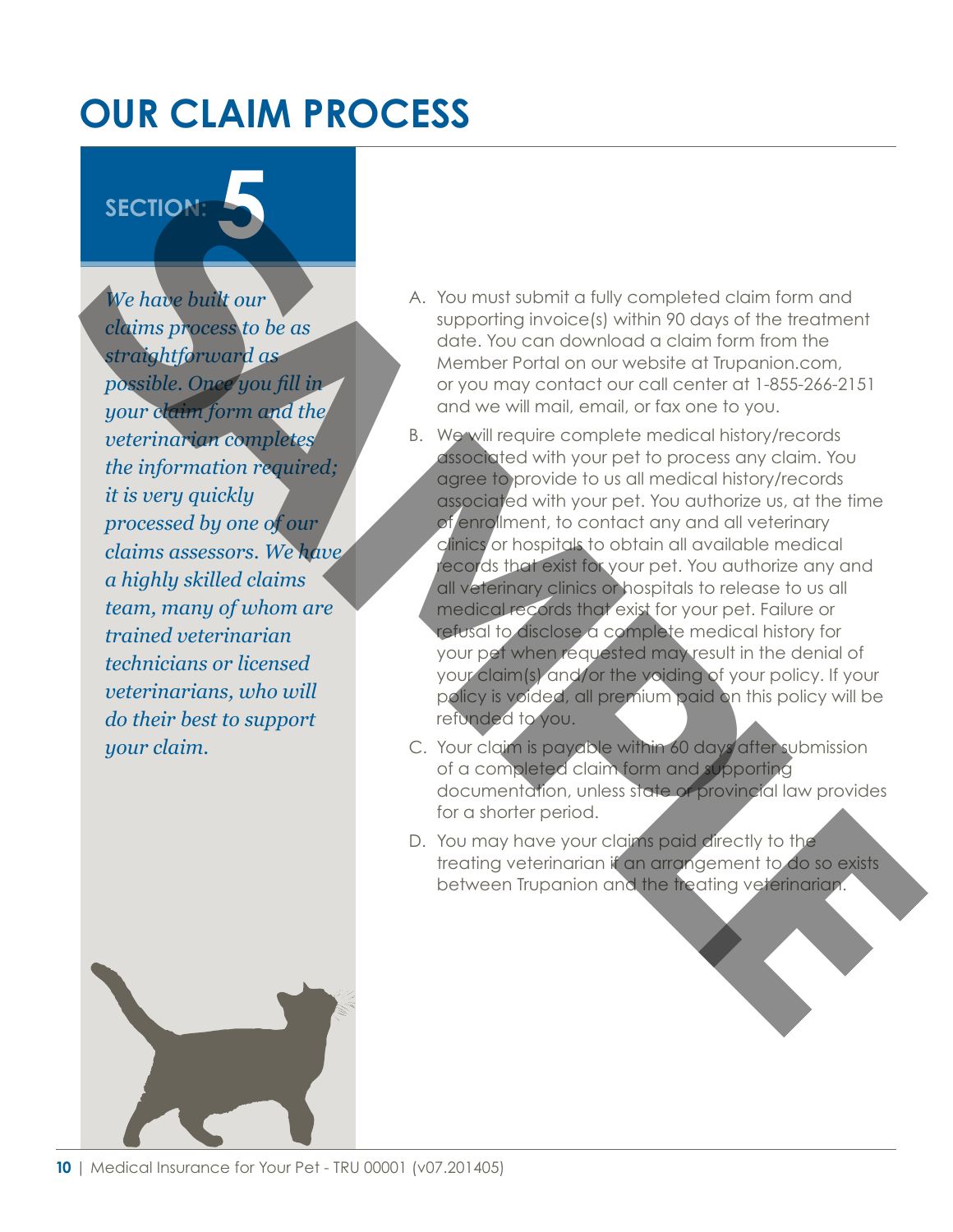## **SECTION 5 CONTINUED**

E. In the event of a disagreement concerning the coverage of a claim, you may request a review of Trupanion's denial pursuant to our voluntary denied claims review process. If Trupanion affirms denial of your claim, you may further request that your claim be reviewed by an independent third-party veterinarian (ITPV) to adjudicate whether the medical reasoning for denial is justified. The following scenarios are not open to ITPV adjudication: direct policy exclusions, timing of coverage, and policy wording interpretations. The ITPV's decision will be final and binding on Trupanion. SECTION: A<br>
A Examination feature of the state of the state of the cluster of the cluster of the cluster of the state of the state of the state of the state of the state of the state of the state of the state of the state

F. If we pay a claim for any illness or injury that is not eligible under the policy terms and conditions, that payment by us will not waive our right to apply the terms and conditions of this policy appropriately to any other submitted claims.

# **ELIGIBLE CLAIMS - WHAT YOU PAY**

- A. Examination Fees;
- B. Deductible (if you choose to have one);
- C. 10% Co-Insurance;
- D. Taxes; and
- E. Costs not covered by this policy.

*While we cover 90% of veterinarian costs that arise from your pet getting sick or injured, we ask you to cover a few items, too.*

**6**

**SECTION:**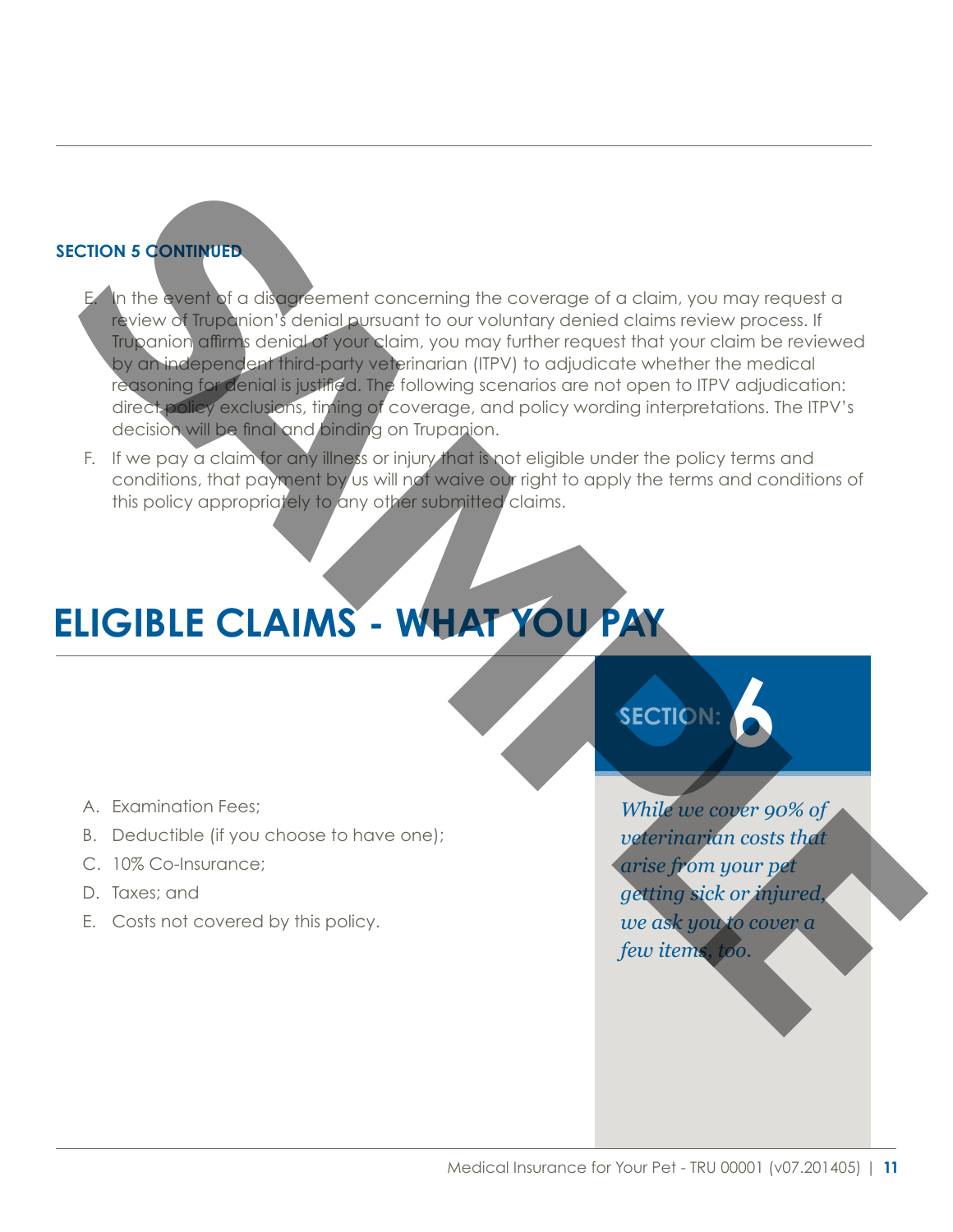# **DENTAL COVERAGE**

## SECTION:

*Healthy teeth are important for a healthy body. We are here to help. We ask that you do your part to keep your pet's teeth and gums healthy.*

- A. Things you must do to receive dental coverage:
	- i. Your pet's teeth must be examined by a licensed veterinarian annually.
	- ii. You must follow your veterinarian's advice about dental care and, if recommended, prophylaxis (defined as scaling, cleaning, and polishing
- of the teeth) performed by or under the direct supervision of a licensed veterinarian within the recommended timeframe. If your veterinarian does not provide a recommended timeframe, then the specified treatment must be completed within 3 months of the date of the recommendation. What will be covered so long as you comply with Section 7.A., subject to the terms and conditions of this policy: **SECTIC NET AND SECTION CONSULTER AND SECTION CONSULTER AND SECTION CONSULTER AND SECTION CONSULTER AND SECTION CONSULTER AND SECTION CONSULTER AND SECTION CONSULTER AND SECTION CONSULTER AND SECTION CONSULTER AND SECTION** 
	- Endodontic treatment due to dental disease or trauma for canine and carnassial teeth. If endodontic treatment is performed on any other teeth, an amount equivalent to the cost of extraction is eligible.
	- C. What will not be covered:
		- i. Endodontic treatment will not be covered if your pet has any signs of dental disease prior to the policy enrollment date or during the waiting periods, unless there is evidence of remission for 3 months noted in your pet's medical records and you are in compliance with Section 7.A.
		- ii. Prophylaxis or associated fees (including, but not limited to anesthesia, pre-anesthetic blood work, or fluids), toothbrushes, toothpastes, dental foods, chews, or rinses at any time or for any reason.

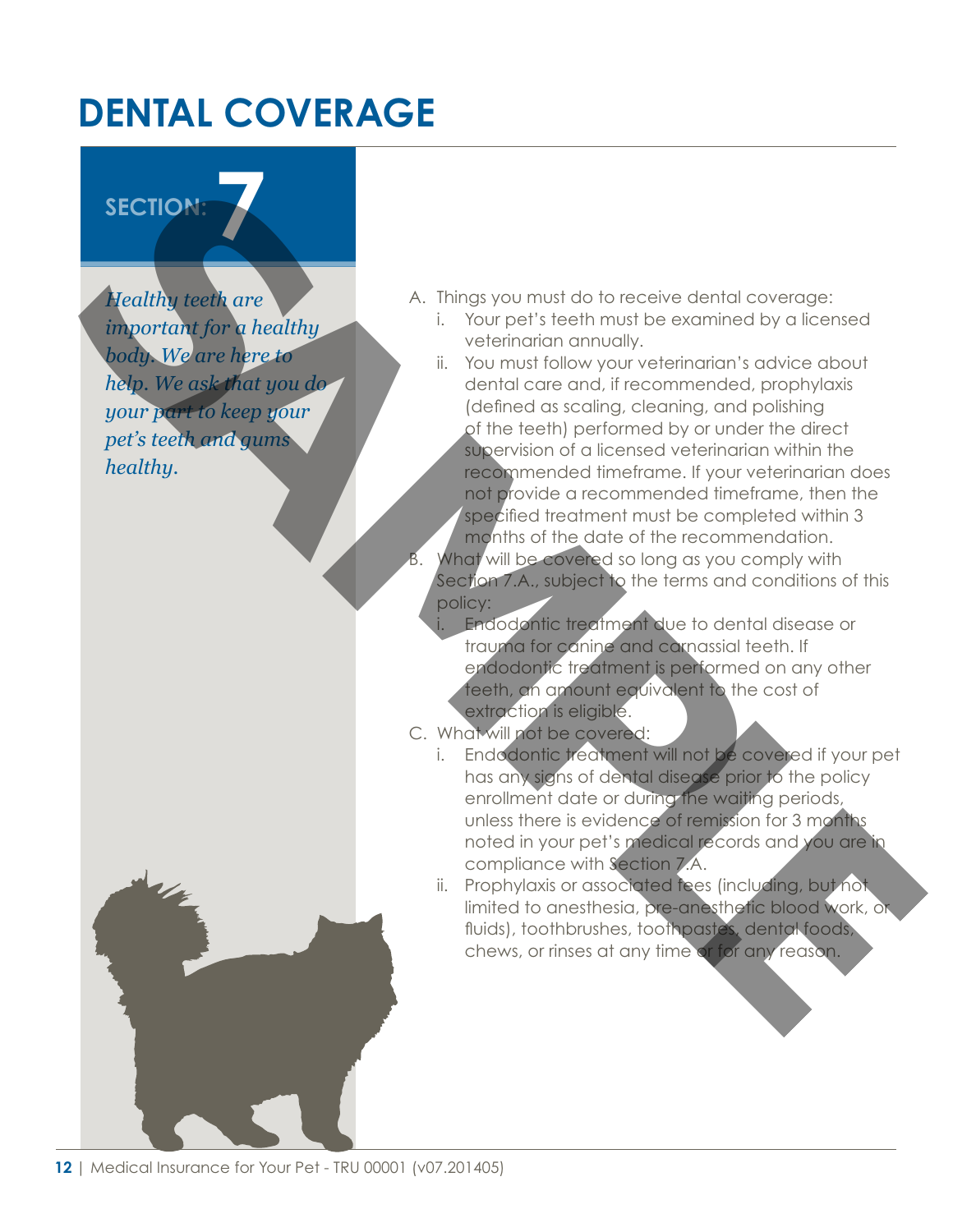# **PRESCRIPTION DIETS, HERBAL THERAPY, AND SUPPLEMENTS**

Prescription Diets: We cover 50% of the cost of prescription diets when recommended by your veterinarian for the treatment of illnesses or injuries covered by this policy for up to two months of feeding. If you continue to feed your pet the food as a long-term replacement diet, you may be eligible for a discount to your monthly premium. This coverage does not apply to routine/preventive care. **ENERGY AND THE CONFIDENCE CONFIDENCE CONFIDENCE CONFIDENCE CONFIDENCE CONFIDENCE CONFIDENCE CONFIDENCE CONFIDENCE CONFIDENCE CONFIDENCE CONFIDENCE CONFIDENCE CONFIDENCE CONFIDENCE CONFIDENCE CONFIDENCE CONFIDENCE CONFIDEN** 

- B. Herbal Therapies: We cover herbal therapies involving the use of herbs, either as single products or in combination with other herbs, for medicinal purposes. This must be recommended or prescribed under the supervision of a licensed and credentialed veterinarian with training and experience in herbal medicine.
- C. Supplements: We cover dietary supplements, including vitamins and nutraceuticals, manufactured and labeled with ingredient analysis, that are recommended by your veterinarian in the treatment of illnesses and injuries covered by this policy and not for routine or preventive care.



*We know that dietary supplements, herbal therapies, and prescription diets can be valid and important ways to treat certain illnesses and injuries. If you choose to use any of these, they must be recommended by a veterinarian who has the right credentials to do so.*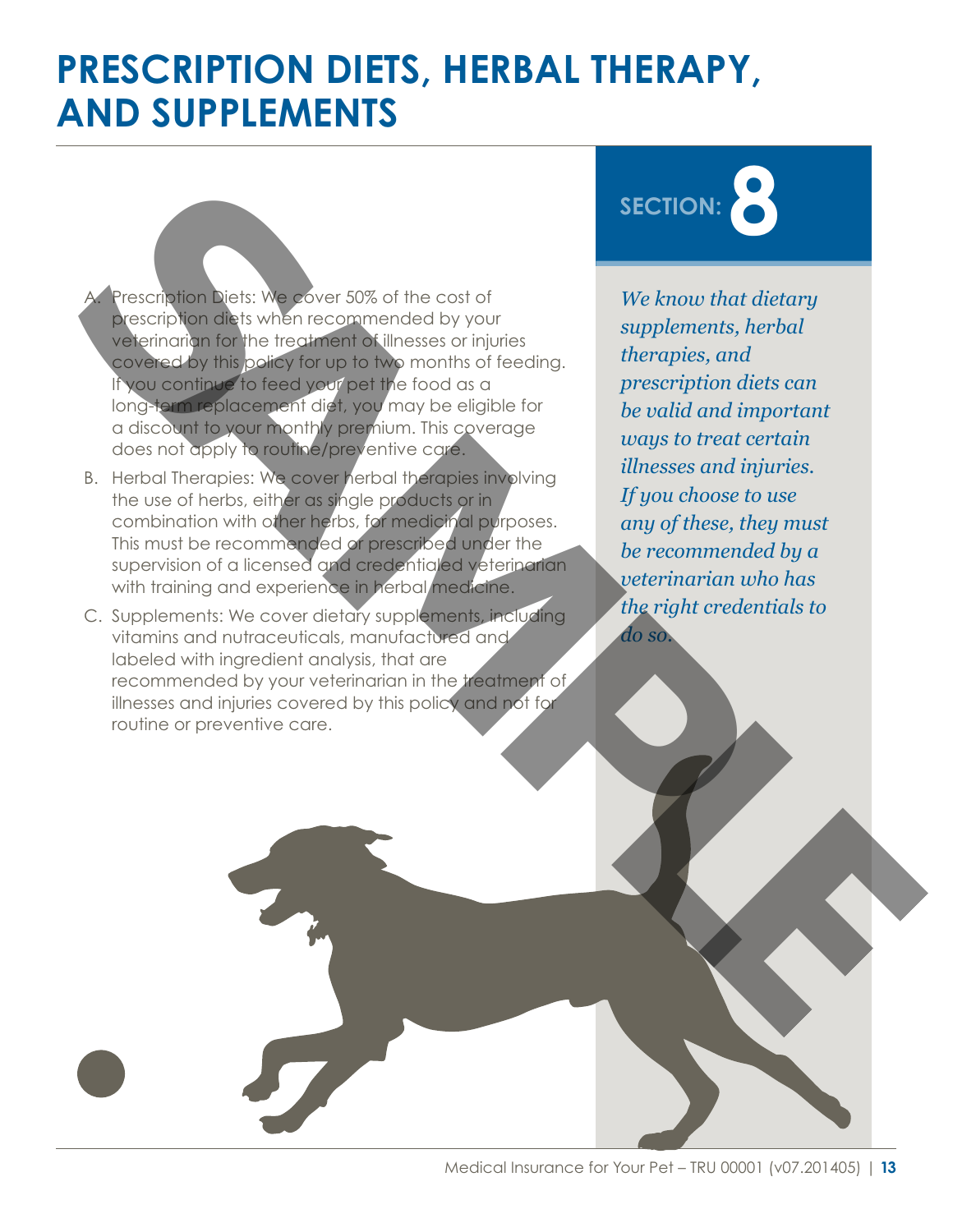# **WHAT WE DO NOT COVER**

## SECTION:

*Our coverage does not extend to payments for pre-existing conditions or preventative care treatment such as vaccinations, flea control or deworming, as these are considered part of the everyday care of your pet.*



### A. WAITING PERIODS:

- i. Illnesses that occur or recur within the first 30 days from the policy enrollment date are deemed pre existing conditions and are not eligible for coverage.
- ii. Injuries from an accident that occurs within the first 5 days from the policy enrollment date are deemed pre-existing conditions and are not eligible for coverage.

## **PRE-EXISTING CONDITIONS:**

Illnesses or injuries for which signs or evidence of their potential manifestation existed within the 18 months prior to the policy enrollment date. Illnesses or injuries being masked or controlled by treatment or medication at any time during the 18 months prior to the policy enrollment date. iii. Illnesses or injuries that occurred or began within

- the 18 months prior to the policy enrollment date and would have been observable or reasonably known to be present by you or your veterinarian, even if they are not noted in your pet's medical records.
- iv. The cost of treatment for bilateral conditions presenting on one side of the body, if that condition was a pre-existing condition on the other side of the body, such as luxating patella or anterior cruciate ligament (ACL) or glaucoma, within18 months of the policy enrollment date.
- v. Hip dysplasia if it has been diagnosed or was in evidence any time prior to the policy enrollment date, or reasonably known to be present by the pet owner even if not noted in your pet's medical records.
- vi. Illnesses or injuries arising from a repetitive and specific activity that leads to medical or surgical treatment of your pet (e.g. ingestion of foreign materials and bite wounds), if the same or similar activity has occurred two times within the 18 month period prior to the policy enrollment date.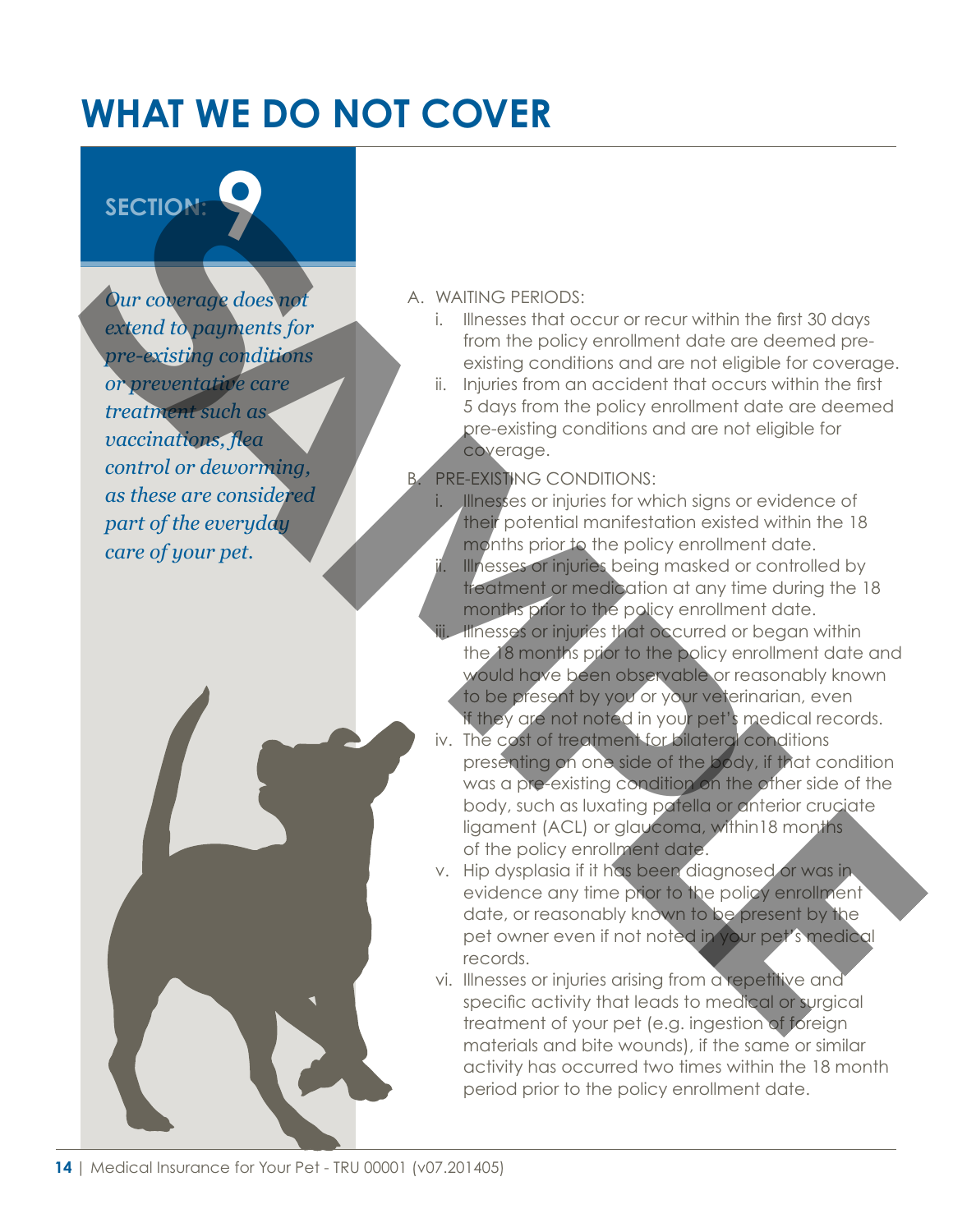## **SECTION 9 CONTINUED**

PREVENTIVE CARE: Preventive care such as, but not limited to, vaccinations or titer tests, flea control, tick control, heartworm medication, dental care, and prophylaxis (defined as scaling, cleaning, and polishing of the teeth), deworming, nail trimming, or other grooming.

- D. OTHER EXCLUSIONS: We do not insure the costs, fees, or expenses associated with:
	- i. Examinations;
	- ii. Injuries due to any intentional act, including organized dog fighting, involving you or a member of your household;
	- iii. Breeding, or illnesses or injuries relating to breeding, whelping, and queening, unless the Breeding Rider has been added to your policy;
	- iv. Elective, cosmetic, or preventive procedures, including but not limited to tail docking, ear cropping, declawing, dew claw removal, and ear cleaning;
	- v. Boarding and transport expenses;
	- vi. Complications of or diagnostic tests for illnesses and injuries excluded or restricted by this policy;
	- vii. Anal gland expression;
	- viii. Bedding, housing, crates, cages, feeding bowls/platforms, feeding, exercise, non-prescribed special diets, raw food diets, pet foods, routine or preventive supplements (unless covered under section 8.C.), grooming, and nail trims;
	- ix. Any illness or injury resulting from activities related to training for or participating in racing, including track or sled racing;
	- x. Spaying or neutering at any time or for any reason unless recommended by your veterinarian following an illness or injury that involves damage to the reproductive organs;
	- xi. Parasite control including but not limited to internal or external parasites for which readily available prophylactic treatments are available;
	- xii. Costs relating to cremation or burial for illnesses and injuries;
- xiii. Any claim for loss arising from a nuclear reaction, radiation, radioactive contamination, or the discharge of a nuclear device, or a chemical, biological, bio-chemical, or electromagnetic weapon, device, agent, or material, whether controlled or uncontrolled, accidental or otherwise; or **SECTION 9 CONTINUES:**<br>
PREVISIONS CARE Preventive care such as, but not limited to, vaccinations or titer tests, filed control and control in the control control control control control control control control control con
	- xiv.Any claim for loss arising from war, invasion, acts of foreign enemies, hostilities, civil war, rebellion, revolution, insurrection, strikes, riots, or civil commotion.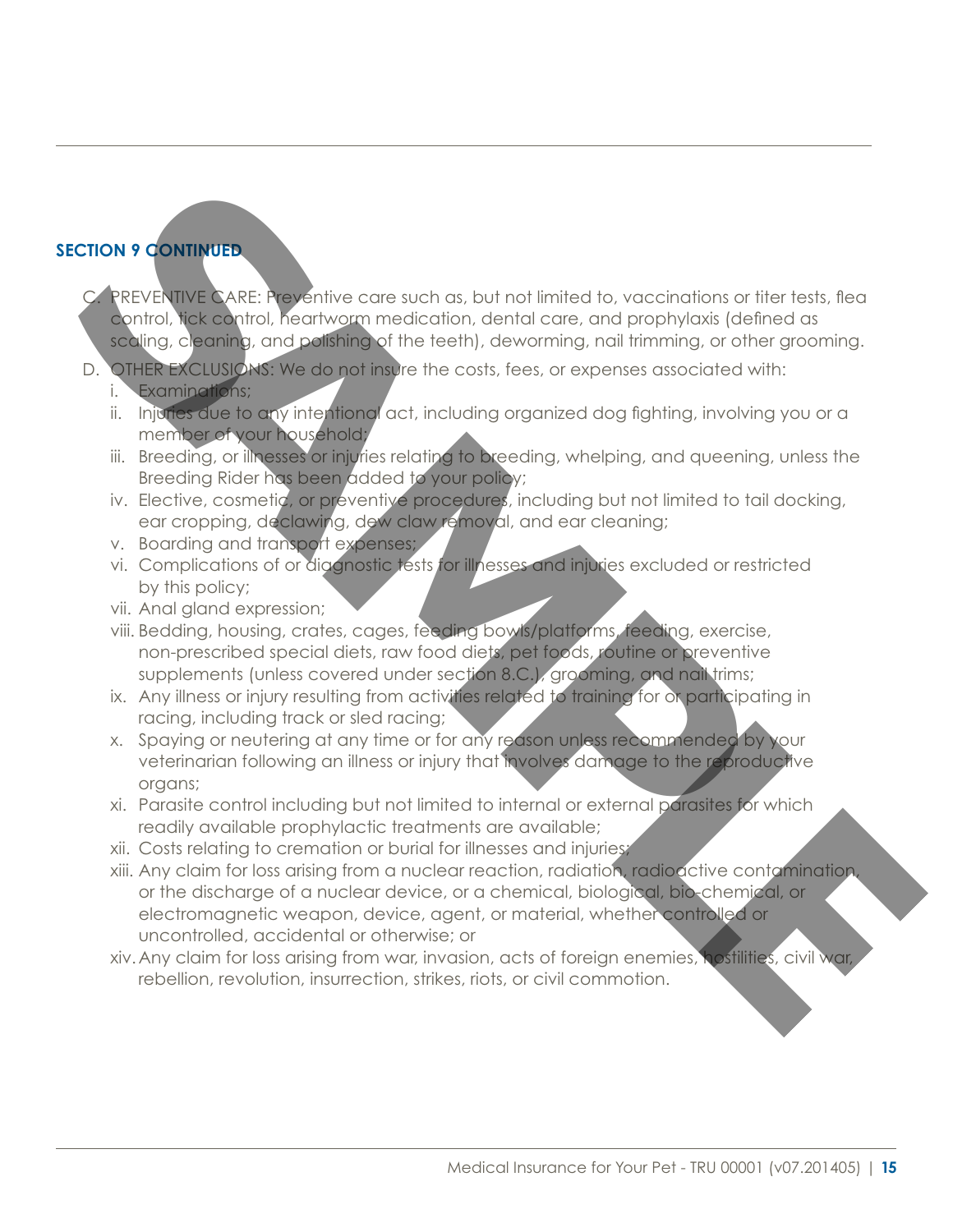# **DEFINITIONS**

SECTION:



These words that are used throughout this policy have the following special meanings:

- A. ACTUAL COST OF TREATMENT: The standard fees/costs that the treating veterinarian would charge, regardless of whether that customer has insurance coverage.
- B. CO-INSURANCE: Your portion of the cost of insured veterinary treatment. Your co-insurance amount is 10% and is shown on the Declarations Page as the "Owner" portion.
- C. CONDITION: Disease, disorder, sickness, illness, and/or syndrome that is characterized by a loss of normalcy and is manifest by clinical signs or symptoms.
- D. DEDUCTIBLE: The monetary amount that you pay for each illness or injury. Once the deductible amount has been met for a specific illness or injury, this policy will then pay out all future losses subject to all other terms and conditions.
- E. EXAMINATION: An examination performed by or under the supervision of a licensed veterinarian, also referred to as a physical, physical consultation, examination, health cert, consultation, office visit, office call, referral, or recheck.
- F. HOSPITAL: A term intended to include all facility types and/or means by which a pet may receive veterinary care. The term veterinary hospital includes but is not limited to: veterinary teaching hospital, veterinary hospital, veterinary clinic, mobile and/or house call veterinary practice, specialty veterinary hospital, referral veterinary hospital, veterinary care center, or veterinary specialty center.
- G. ILLNESS: Sickness, disease, and any changes to your pet's normal healthy state not caused by an accident.
- H. INJURY: Physical harm or damage to your pet caused by an accident.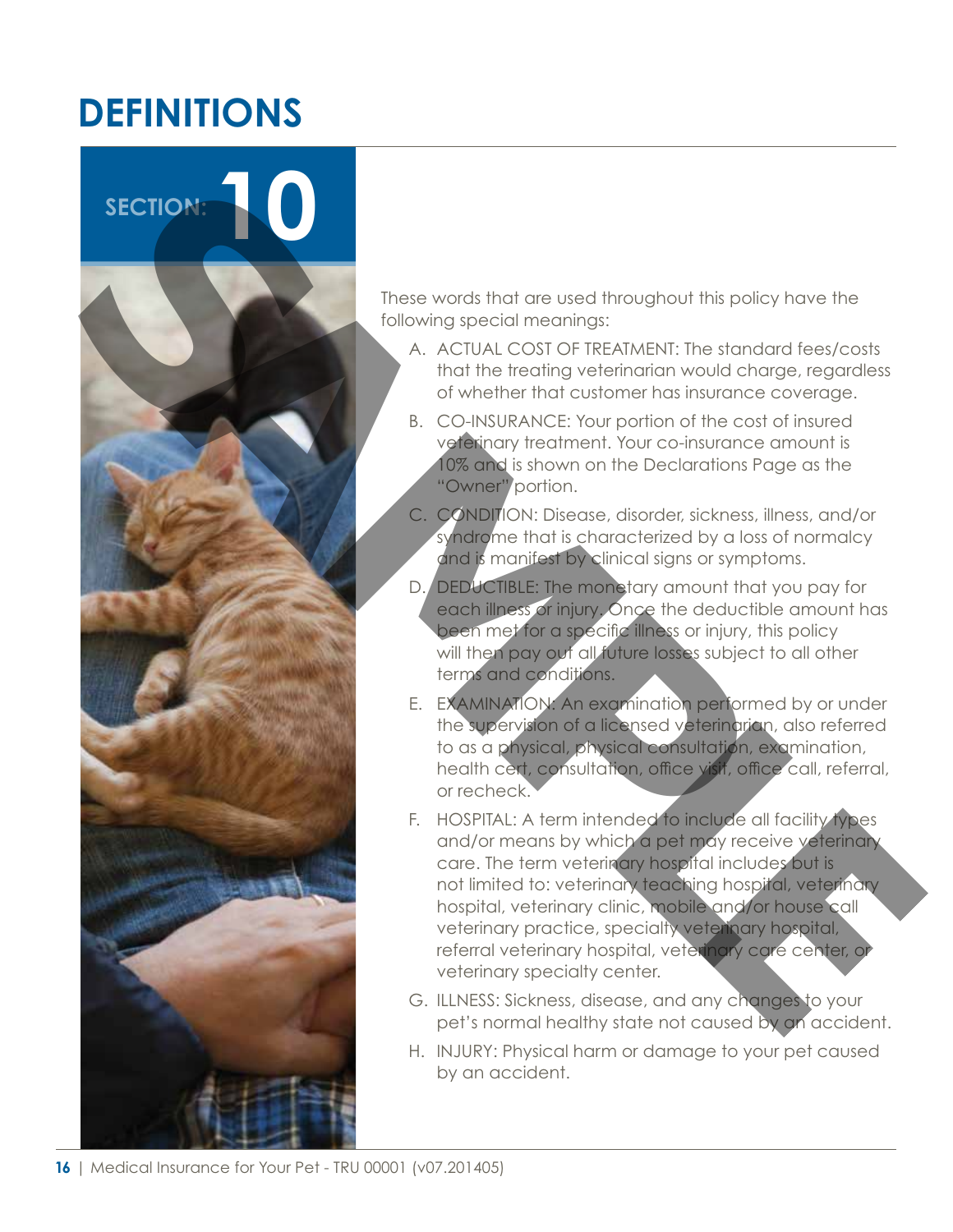## **SECTION 10 CONTINUED**

I. INDEPENDENT THIRD PARTY VETERINARIAN (ITPV): Trupanion contracts with independent veterinarians who are board certified specialists/experts in the field of the disputed claim. For example, a claim pertaining to cancer would be reviewed by a board certified oncologist. These veterinarians are selected solely on the basis of their degree of expertise and have no other relationship or affiliation with Trupanion.

- J. MEDICATION: Any veteringrian-recommended medications prescribed by your veterinarian and approved by governmental authority for veterinary use.
- K. PET OR PETS: A domestic cat or dog that is owned for companionship or as a service dog; not owned for commercial reasons.
- L. POLICY ENROLLMENT DATE: The date you enroll your pet with us.
- M. PRESCRIPTION DIET: A diet formulated, tested, and manufactured with guaranteed analysis and safety standards to aid as part of the treatment of specific medical conditions. The diet must be prescribed and dispensed by the veterinarian. Prescription diets do not include general maintenance diets, puppy or kitten diets, homemade diets, or raw food diets even if prescribed and dispensed by a veterinarian. **SECTION 10 COMPARIATE PARTY VETERING AND (ITPV): Trupanion contracts with independent<br>
State of the control specifical specifical specifical specifical specifical specifical specifical specifical specifical specifical spe** 
	- N. TAXES: Any federal, state, local, or foreign taxes, charges, fees, imposts, levies, or other assessments of any kind, including all income, gross receipts, capital, sales, use, ad valorem, value added, transfer, franchise, profits, inventory, capital stock, license, withholding, excise, stamp, occupation, property, and estimated taxes, customs duties, fees, assessments, and charges.
	- O. VACCINATION: The administration of a legally approved commercial vaccine by a veterinarian, in accordance with the manufacturer's recommendations for prevention of disease.
	- P. VETERINARIAN: A veterinarian licensed to practice in the area where your pet is treated or examined.
	- Q. VETERINARY TREATMENT: Diagnostic tests, surgeries, medications, supplements, therapeutic pet food, orthotic devices, prosthetic devices, carts, nursing, and care that are proven and accepted forms of treatment.
	- R. WE, US, AND OUR: Trupanion handles many of the administrative processes for this insurance on behalf of the underwriter. The terms "We," "Us," or "Our" should be interpreted in that context.
	- S. YOU AND YOUR: The insured/spouse/partner (pet owner) named in the Declarations Page.
	- T. YOUR PET: The dog or cat named in the Declarations Page.